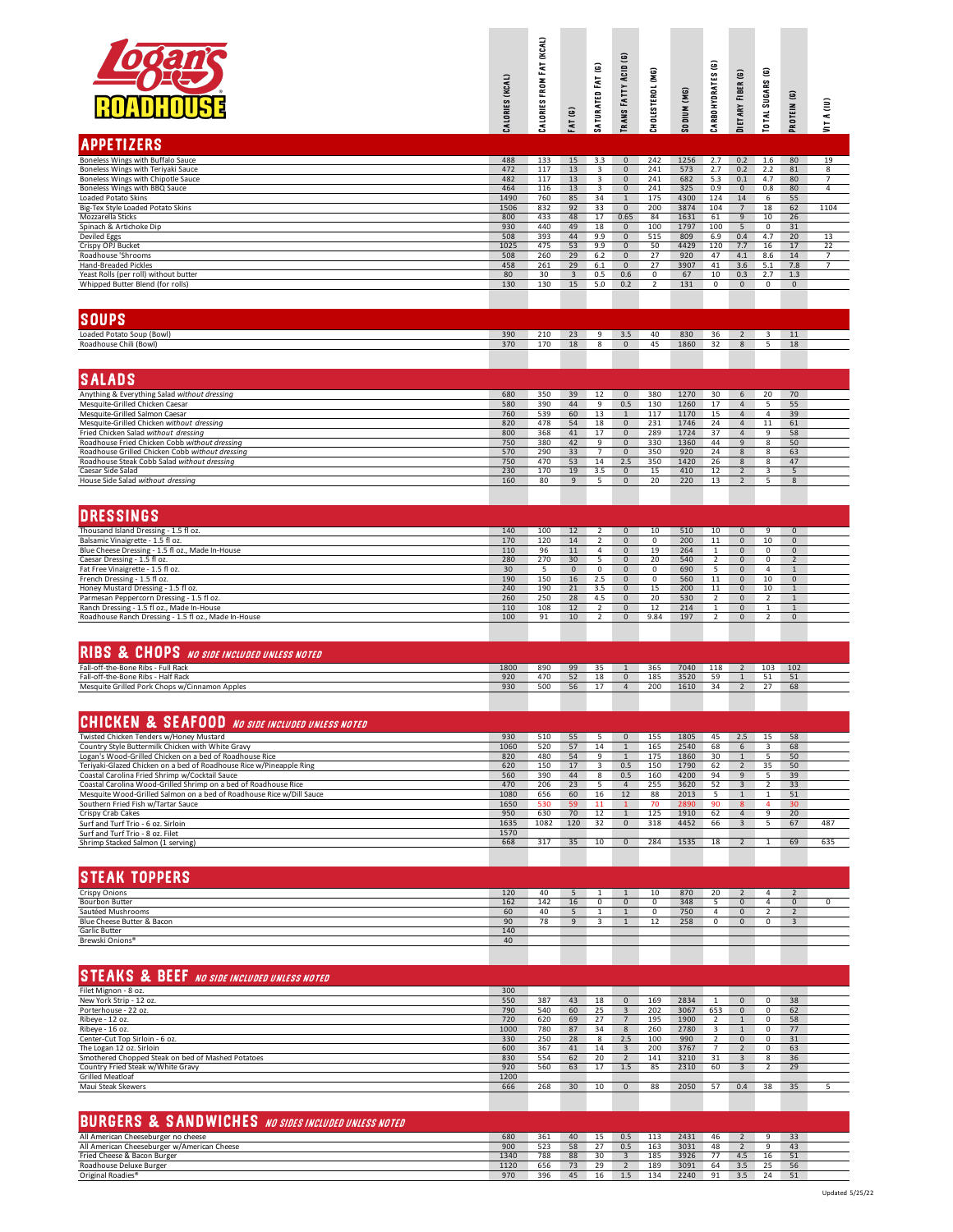|                                                               | (KCAL)<br>CALORIES | (KCAL)<br>눈<br>щ<br>×<br>ERO<br>s<br>ALORIE! | <b>FAT (G)</b> | ε<br>ĔλT<br>SATURATED | $\widehat{\mathbf{e}}$<br>Acıp<br><b>TRANS FATTY</b> | (MG)<br><b>CHOLESTEROL</b> | $\rm (M6)$<br><b>NUIDOS</b> | Ξ<br>s<br>CARBOHYDRATE | DIETARY FIBER (G) | Θ<br>s<br><b>SUGAR</b><br>$\preccurlyeq$<br>٠<br>$\bullet$ | <b>G) MI3LON</b> | Ξ<br>¢<br>Ξ |
|---------------------------------------------------------------|--------------------|----------------------------------------------|----------------|-----------------------|------------------------------------------------------|----------------------------|-----------------------------|------------------------|-------------------|------------------------------------------------------------|------------------|-------------|
| Meatloaf Roadies®                                             | 1095               |                                              |                |                       |                                                      |                            |                             |                        |                   |                                                            |                  |             |
| Peppercorn Bacon Chicken Sandwich                             | 860                | 427                                          | 48             | 19                    |                                                      | 103                        | 2155                        | 48                     | $\overline{3}$    | 9                                                          | 59               |             |
| Pile High French Dip Au Jus & Creamy Horseradish Sauce        | 770                | 320                                          | 36             | 12                    | $\Omega$                                             | 152                        | 3230                        | 56                     | $\overline{z}$    | $\overline{2}$                                             | 54               |             |
| Bayside Burger (1 serving)                                    | 1354               | 686                                          | 76             | 20                    | $\mathbf{0}$                                         | 244                        | 3729                        | 103                    | 6                 | 10                                                         | 64               | 314         |
| Bayside Chicken Sandwich (1 serving)                          | 1105               | 455                                          | 51             | 10                    | $\Omega$                                             | 194                        | 3714                        | 103                    | $6\overline{6}$   | 10                                                         | 60               | 346         |
| <b>Twisted Tender Sandwich</b>                                | 1014               | 615                                          | 68             | 14                    | $\Omega$                                             | 176                        | 1706                        | 48                     | $\overline{z}$    | 11                                                         | 50               | 233         |
| <b>AMERICAN ROADHOUSE MEALS</b> NO SIDE INCLUDED UNLESS NOTED |                    |                                              |                |                       |                                                      |                            |                             |                        |                   |                                                            |                  |             |
| Bayou Popcorn Shrimp w/Cocktail Sauce                         | 490                | 190                                          | 21             | $\Delta$              | 0.5                                                  | 155                        | 1615                        | 49                     | $\overline{2}$    | Δ                                                          | 26               |             |
| Twisted Chicken Tenders w/Honey Mustard                       | 930                | 510                                          | 55             |                       | $\Omega$                                             | 155                        | 1805                        | 45                     | 2.5               | 15                                                         | 58               |             |
| <b>BBQ Grilled Pork Chop</b>                                  | 380                | 135                                          | 15             | 8                     | $\Omega$                                             | 136                        | 3043                        | $\alpha$               | $\overline{2}$    | 5                                                          | 47               |             |
| Sirloin - 6 oz.                                               | 380                | 250                                          | 28             | 8                     | 2.5                                                  | 100                        | 990                         |                        | $\Omega$          | $\Omega$                                                   | 31               |             |
| Smothered Chopped Steak on a bed of Mashed Potatoes           | 830                | 554                                          | 62             | 20                    | $\overline{\phantom{a}}$                             | 141                        | 3210                        | 31                     |                   | 8                                                          | 36               |             |
| Grilled Meatloaf on a bed of Mashed Potatoes                  | 600                | 349                                          | 39             | 14                    | $\mathbf{1}$                                         | 81                         | 3575                        | 37                     | $\mathbf{3}$      | 9                                                          | 26               |             |
| <b>Steak Tips</b>                                             | 230                | 117                                          | 13             |                       | $\Omega$                                             | 84                         | 1127                        |                        | $\Omega$          | n                                                          | $\Delta$         |             |
| Smothered Steak Tips                                          | 320                | 143                                          | 16             |                       | $\Omega$                                             | 85                         | 2330                        | 17                     |                   |                                                            | 6                |             |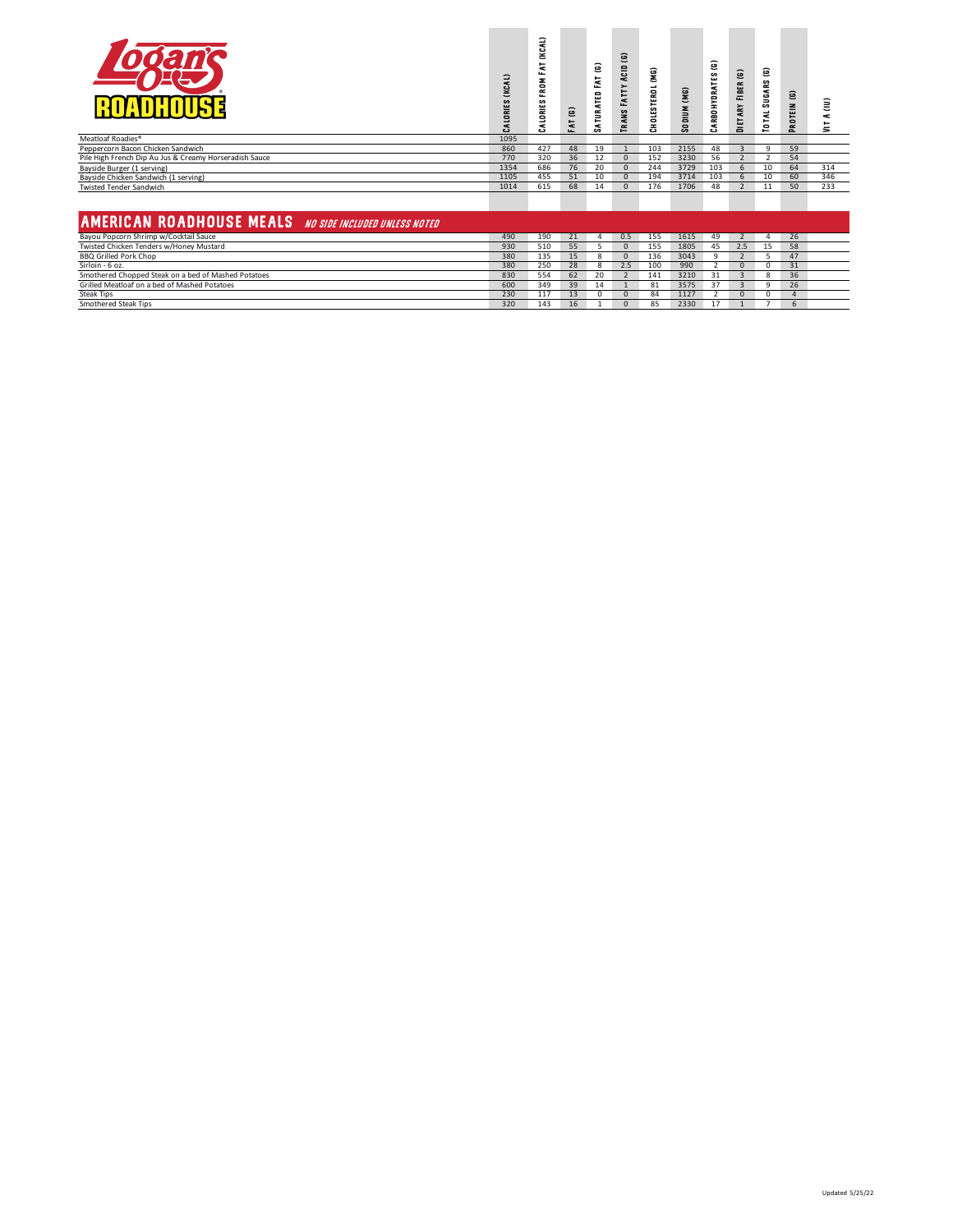|                                                  | CALORIES (KCAL) | (KCAL)<br>FAT<br>FROM<br>CALORIES | <b>FAT (G)</b> | SATURATED FAT (G)        | $\widehat{\mathbf{e}}$<br><b>TRANS FATTY ACID</b> | CHOLESTEROL (MG) | SODIUM (MG)    | ε<br>CARBOHYDRATES | DIETARY FIBER (G)       | Θ<br>TOTAL SUGARS | PROTEIN (G)    | VIT A (IU)     |
|--------------------------------------------------|-----------------|-----------------------------------|----------------|--------------------------|---------------------------------------------------|------------------|----------------|--------------------|-------------------------|-------------------|----------------|----------------|
| <b>SIDES</b>                                     |                 |                                   |                |                          |                                                   |                  |                |                    |                         |                   |                |                |
| Macaroni & Cheese                                | 290             | 150                               | 17             | 10                       | $\mathbf{0}$                                      | 45               | 850            | 24                 | 1                       | $\mathbf{1}$      | 10             |                |
| <b>Baked Potato</b>                              | 290             | 220                               | 25             | 5                        | 6                                                 | $\mathbf 0$      | 3940           | 61                 | 6                       | 3                 | $\overline{7}$ |                |
| Loaded Baked Potato                              | 530             | 320                               | 36             | 11                       | 6                                                 | 40               | 4190           | 62                 | 6                       | 4                 | 15             |                |
| Cinnamon Apples                                  | 240             | 60                                | 7              | $\mathbf{1}$             | 1.5                                               | $\mathbf 0$      | 135            | 43                 | 2                       | 36                | $\mathbf{0}$   |                |
| Corn                                             | 100             | 9                                 | $\overline{1}$ | $\overline{0}$           | $\overline{0}$                                    | $\overline{0}$   | $\overline{0}$ | 21                 | $\overline{1}$          | 8                 | $\overline{3}$ |                |
| Waffle Fries                                     | 284             | 118                               | 13             | $\overline{3}$           | $\Omega$                                          | $\Omega$         | 535            | 40                 | $\overline{3}$          | $\mathbf{1}$      | $\overline{3}$ | 26             |
| <b>Mashed Potatoes</b>                           | 250             | 228                               | 26             | 9                        | $\mathbf{1}$                                      | 5                | 998            | 42                 | $\overline{3}$          | 3                 | $\overline{4}$ |                |
| <b>Loaded Mashed Potatoes</b>                    | 560             | 345                               | 39             | 17                       | $\overline{0}$                                    | 50               | 1228           | 39                 | $\overline{3}$          | 3                 | 14             |                |
| Potato Chips                                     | 200             | 123                               | 14             | 3                        | $\mathbf{0}$                                      | $\mathbf 0$      | 343            | 18                 | $\overline{2}$          | $\mathbf 0$       | $\overline{2}$ |                |
| Roadhouse Rice                                   | 220             | 27                                | $\overline{3}$ | $\mathbf{1}$             | $\overline{0}$                                    | $\mathbf 0$      | 119            | 47                 | $\mathbf{1}$            | 0                 | 5              |                |
| <b>Steamed Broccoli</b>                          | 160             | 133                               | 15             | $\overline{\phantom{a}}$ | $\mathbf{0}$                                      | $\overline{2}$   | 162            | 6                  | $\overline{3}$          | 2                 | $\overline{3}$ |                |
| Sweet Potato with Butter                         | 540             | 210                               | 23             | 4.5                      | 6                                                 | $\mathbf 0$      | 340            | 79                 | 12                      | 32                | $\overline{7}$ |                |
| Loaded Sweet Potato                              | 1000            | 25                                | $\overline{3}$ | $\overline{2}$           | $\overline{0}$                                    | 10               | 460            | 232                | 11                      | 142               | $\overline{8}$ |                |
| Sweet Potato Fries                               | 470             | 281                               | 32             | 5                        | $\mathbf{1}$                                      | $\overline{2}$   | 1657           | 44                 | 8                       | 12                | $\overline{4}$ |                |
| Green Beans                                      | 30              | 0                                 | $\overline{0}$ | $\mathbf 0$              | $\overline{0}$                                    | $^{\circ}$       | 882            | 6                  | 1                       | 3                 | $\overline{0}$ | 403            |
| Cole Slaw                                        | 240             | 169                               | 19             | 3.4                      | $\mathbf{0}$                                      | 17               | 313            | 14                 | 2.2                     | 10                | 1.4            | $\overline{7}$ |
| <b>BBO Baked Beans</b>                           | 160             | 24                                | $\overline{3}$ | $\overline{1}$           | $\overline{0}$                                    | $\overline{0}$   | 780            | 27                 | $\overline{7}$          | 5                 | 6              | 540            |
| Fried Okra                                       | 760             | 487                               | 54             | 8.4                      | $\overline{0}$                                    | 45               | 2187           | 62                 | 5.3                     | 9.2               | 7.9            | 7              |
| <b>DESSERTS</b>                                  |                 |                                   |                |                          |                                                   |                  |                |                    |                         |                   |                |                |
| Big Ole Cheesecake                               | 945             | 588                               | 62             | 35                       | $\mathbf{1}$                                      | 170              | 530            | 92                 | $\overline{2}$          | 70                | 10             |                |
| Mississippi Brownie                              | 1660            | 550                               | 61             | 27                       | $\mathbf{0}$                                      | 265              | 1170           | 272                | 6                       | 191               | 20             |                |
| Cookie Slider Sundae                             | 1305            | 475                               | 53             | 27                       | $\mathbf{0}$                                      | 113              | 780            | 206                | 6                       | 148               | 13             | 1900           |
| Cookie Dough Chocolate Cake                      | 888             | 461                               | 51             | 28                       | $\mathsf{O}\xspace$                               | 144              | 716            | 97                 | $\overline{\mathbf{3}}$ | 71                | $\overline{8}$ | 0              |
| Warm, Apple Cinnabun Sundae                      | 1103            | 354                               | 39             | 19                       | $\mathbf{0}$                                      | 86               | 569            | 171                | $\overline{9}$          | 87                | 13             | 1422           |
| Cinnamon Roll Party Pack (1 roll)                | 824             | 241                               | 27             | 13                       | $\mathbf{0}$                                      | 52               | 392            | 134                | 7                       | 62                | 12             | 903            |
| Cinnamon Roll Party Pack (6 rolls)               | 4944            | 1444                              | 160            | 78                       | $\mathbf{0}$                                      | 310              | 2354           | 805                | 45                      | 370               | 70             | 5417           |
|                                                  |                 |                                   |                |                          |                                                   |                  |                |                    |                         |                   |                |                |
| <b>KIDS' MEALS</b> NO SIDE INCLUDED UNLESS NOTED |                 |                                   |                |                          |                                                   |                  |                |                    |                         |                   |                |                |
|                                                  |                 |                                   |                |                          |                                                   |                  |                |                    |                         |                   |                |                |

| Kid's Chicken Tenders                | 700 | 220      | 24           |          |          |    | 1400 | 36 |     |    | 74       |     |
|--------------------------------------|-----|----------|--------------|----------|----------|----|------|----|-----|----|----------|-----|
| Kid's Grilled Chicken                | 220 | 90       | 10           |          |          | 80 | 280  |    |     |    | 30       |     |
| Kid's Popcorn Shrimp                 | 220 | 94       | 11           |          | 0.25     |    | 264  | 19 | 0.5 |    | 12       |     |
| Kid's Ribs                           | 450 |          |              |          |          |    |      |    |     |    |          |     |
| Kid's Roadies                        | 370 | 179      | 20           |          |          | 48 | 1188 | 32 |     |    | 14       |     |
| Kid's Steak Tips                     | 230 | 117      | 13           |          |          | 84 | 1127 |    |     |    |          |     |
| Kid's Macaroni & Cheese              | 290 | 150      | 17           | 10       | ю        | 45 | 850  | 24 |     |    | 10       |     |
| Kid's Roadhouse Rice                 | 110 | 14       |              |          |          |    | 60   | 23 |     |    |          |     |
| Kid's Waffle Fries                   | 284 | 118      | 13           |          | $\Omega$ |    | 535  | 40 |     |    |          | 26  |
| Kid's Corn                           | 50  |          |              |          |          |    |      |    |     |    |          |     |
| Kid's Steamed Broccoli               | 160 | 133      | 15           |          |          |    | 162  | n  |     |    |          |     |
| Kid's Cinnamon Apples                | 120 | 30       |              |          |          |    | 70   |    |     | 16 | $\Omega$ |     |
| Kid's Mashed Potatoes, Made In-House | 130 | 114      | 13           |          |          |    | 499  |    |     |    |          |     |
| Kid's Green Beans                    | 30  | $\Omega$ | $\mathbf{0}$ | $\Omega$ | Ю        |    | 882  | ь  |     |    |          | 403 |